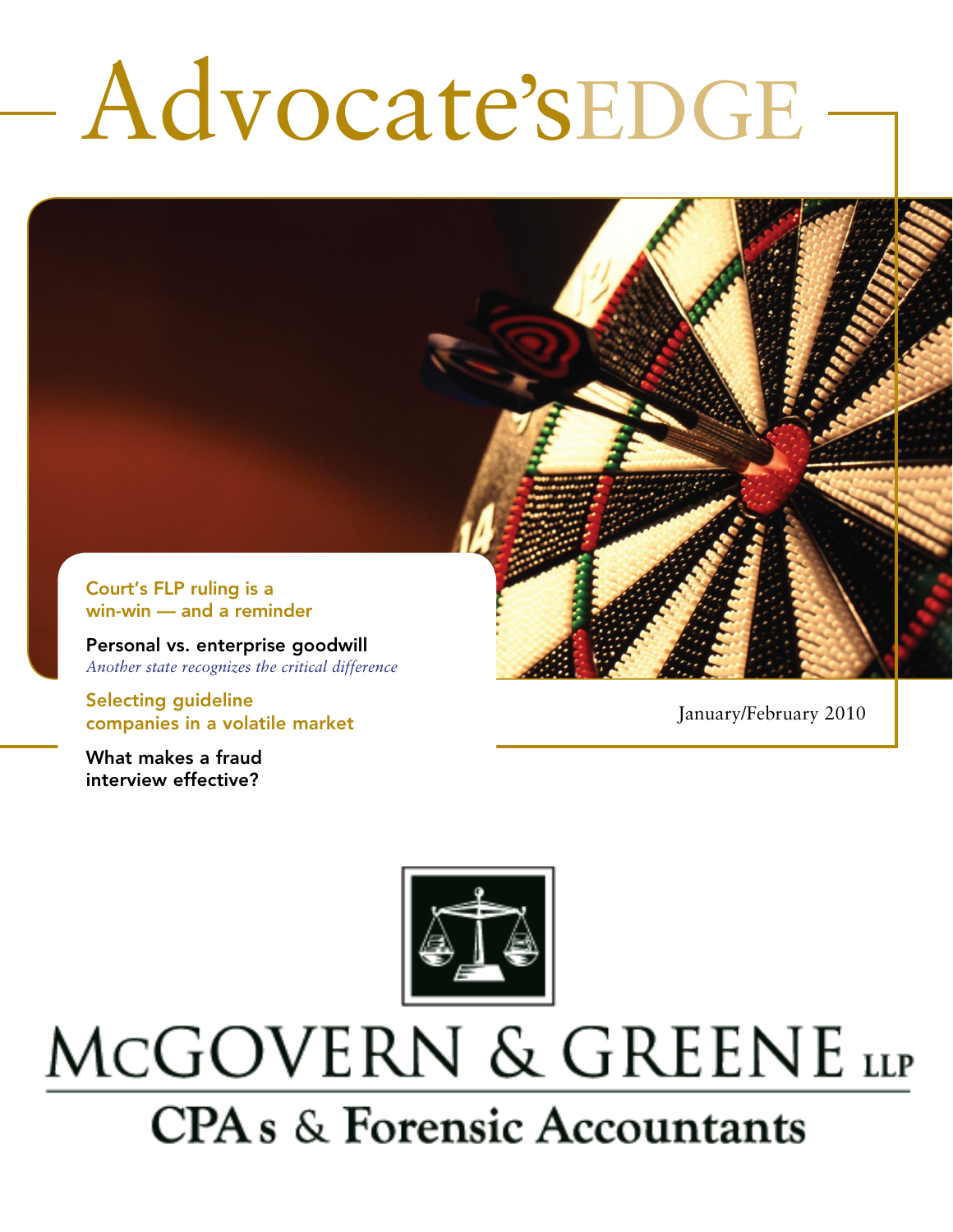### Court's FLP ruling is a win-win — and a reminder

The number of cases challenging the legitimacy of family limited partnerships (FLPs) continues to grow. Typically, these can be classified as either a taxpayer or an IRS win, but one recent U.S. Tax Court case, *Estate of Miller v. Commissioner*, can be characterized as at least a partial victory for both sides.

### Family history

Valeria Miller's husband devoted 26 years of his life to researching and investing in securities using a specific methodology. When he died in early 2000, his gross estate was worth \$7.67 million — 99.6% in the form of securities held by his revocable trust. In October 2000, the remaining assets in the trust were distributed to Miller's revocable trust.

In November 2001, a certificate of limited partnership was filed for the Miller FLP. Miller owned 92% of the units in the FLP as limited partner, and her four children owned the remaining 8%. No assets were actually contributed until April 2002, when Miller transferred 77% of her assets, retaining enough to pay her daily living expenses. Miller's oldest son knew his father's investment methodology, and Miller asked him to use it to manage the family's



assets, which he subsequently spent approximately 40 hours a week doing.

On April 25, 2003, Miller broke her hip, and shortly thereafter received a pacemaker and underwent surgery. Her health continued to decline, and she died on May 18, 2003. Three days before her death, her oldest son had transferred most of the assets remaining in her revocable trust to the FLP.

> *The IRS argued that the FLP's trades weren't sufficient to qualify it as a legitimate operation.*

### Challenging the transfers

Under Internal Revenue Code Section 2036(a)(1), property transferred by a decedent during his or her life is nonetheless included in the gross estate at fair market value if the decedent retained "the possession or enjoyment of, or the right to the income from, the property," except in case of a bona fide sale for an

> adequate and full consideration. Miller's estate claimed that the April 2002 and May 2003 asset transfers constituted such bona fide sales. Therefore, they were eligible for a 35% discount when valuing Miller's interests in the FLP.

> The court evaluated the validity of the transfers separately, and allowed the discount for the 2002 transfer. It found that Miller had legitimate and substantial nontax business reasons — to ensure that her assets continued to be managed according to her husband's method for forming the FLP and contributing securities to it. The court also noted the son's active management of them.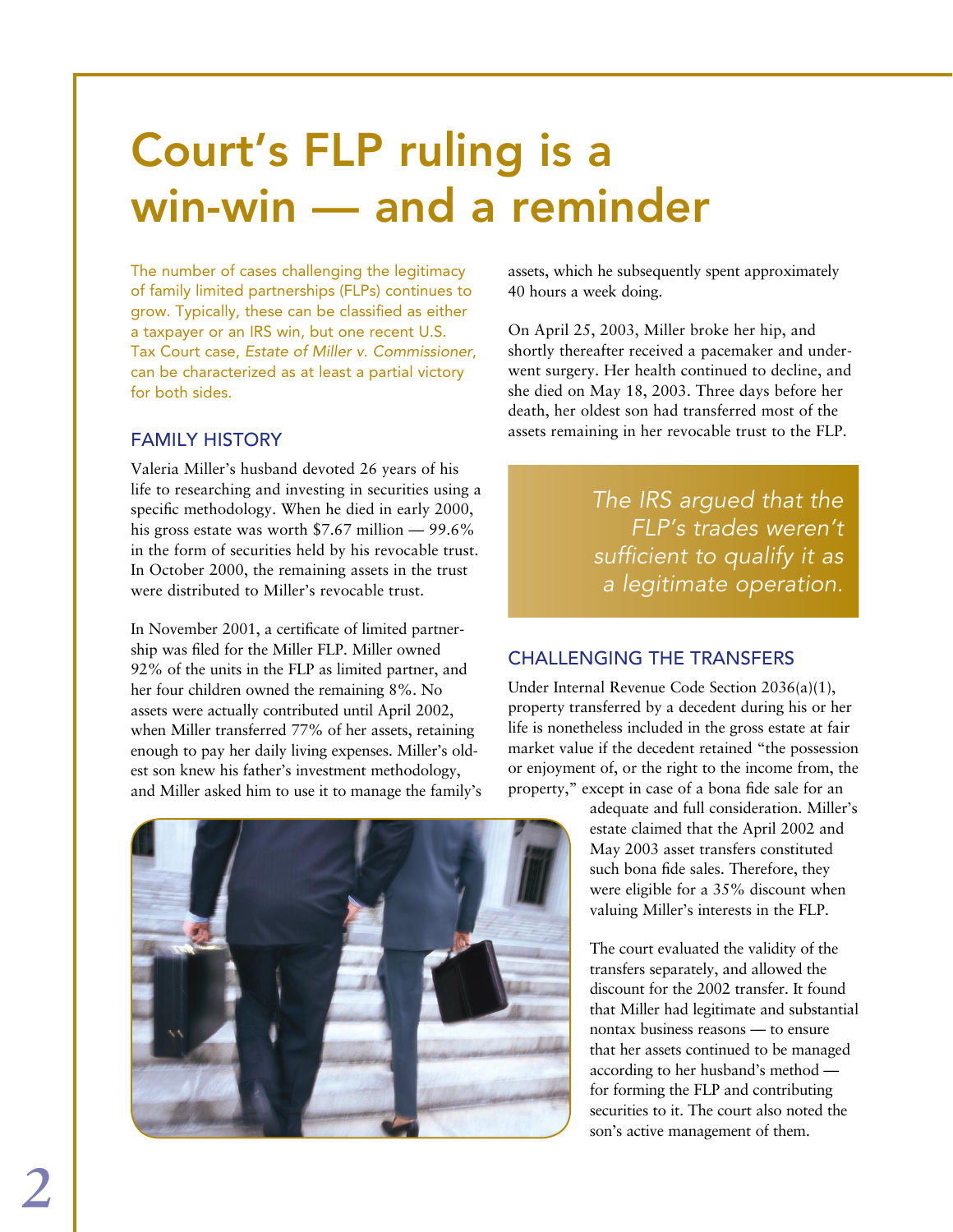The IRS argued that the FLP's trades weren't sufficient to qualify the FLP as a legitimate operation. But the court explained that an FLP's activities need not rise to the level of a "business" under the federal income tax laws for the bona fide sale exception to apply.

On the other hand, the court found that the 2003 transfers didn't have legitimate and substantial nontax business reasons. Rather, the decline in Miller's health and the desire to reduce her taxable estate were clearly the driving forces behind the transfers, so they weren't eligible for the discount.

### Refresher course

Although *Miller* is somewhat unusual for favoring the taxpayer in one instance and the IRS in another, it reaffirms lessons learned from previous FLP-related decisions: Well-planned and effectively executed asset transfers to FLPs can qualify as bona fide sales eligible for significant discounts. Hasty deathbed transfers, on the other hand, are less likely to hold up to scrutiny.

### THE OTIP TRUST ISSUE

Valeria Miller in *Estate of Miller v. Commissioner* also was the beneficiary of a qualified terminable interest property (QTIP) trust funded on her husband's death. Under this type of trust, the surviving spouse receives income from the trust assets for life, and the principal goes to someone else at the survivor's death. Transfers to a QTIP trust qualify for the marital deduction when computing the tax on the estate of the nonsurviving spouse, but the QTIP trust assets are includible in the survivor's gross estate.

Miller's estate tax return, however, didn't include the QTIP trust's assets in her gross estate. The estate claimed she never had an interest in the trust because she never needed the income or received distributions.

But the court found that the surviving spouse's need is irrelevant. The proper questions are whether Miller was entitled to all of the income, payable at least annually, and whether any person had power to appoint any part of the property to any other person. Because those requirements were met, the fair market value of the assets must be included in Miller's gross estate.

### Personal vs. enterprise goodwill *Another state recognizes the critical difference*

The Kentucky Supreme Court recently joined the majority of states that distinguish between personal and enterprise goodwill when valuing a business. Such a distinction can significantly affect divorce settlements when one spouse holds an interest in a closely held business or sole proprietorship particularly a professional practice.

### STEPS TO THE STATE SUPREME COURT

The wife in *Gaskill v. Robbins* ran a successful oral surgery practice; her husband held several salaried positions with businesses throughout the marriage.

The marital estate was valued at more than \$4 million, and the practice represented the biggest asset at issue in the case. The wife was highly skilled and earned about 90% of the couple's income during the marriage. The court characterized her as extremely hard-working and noted that she managed the practice frugally. She was the only oral surgeon, solely responsible for patient acquisition and primarily responsible for managing the office.

At trial, the wife's expert valued the practice at \$221,610, with a value of zero assigned to goodwill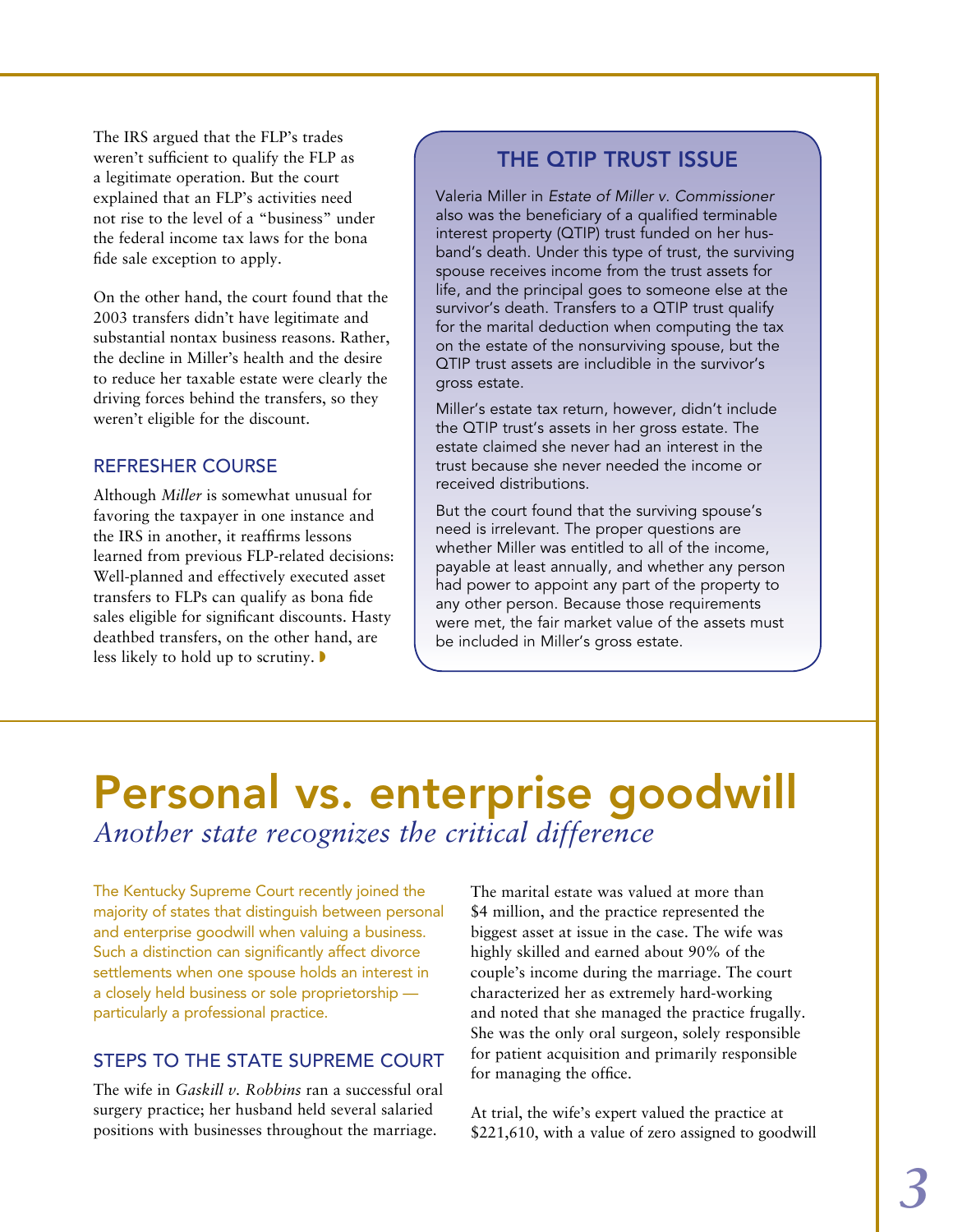because her role amounted to a "non-marketable controlling interest." As the expert put it, "Why would a purchaser pay more than fair market value of the tangibles if Dr. Gaskill can take her patients, go down the hall, and set up a practice?" The husband's expert proposed a value of \$669,075, including goodwill.

The trial court found the husband's view more credible and fixed the value of the practice at \$669,075, primarily relying on the lack of legal authority for distinguishing between personal and enterprise goodwill in Kentucky. The court of

appeals reversed that decision because it believed the trial court was under the mistaken impression that goodwill must be assigned a value greater than zero. The appellate court recognized that not all businesses have goodwill.

*"Why would a purchaser pay more than fair market value if Dr. Gaskill can take her patients, go down the hall, and set up a practice?"*

### PROBLEM WITH PERSONAL GOODWILL

As the Kentucky Supreme Court noted, although it was an issue of first impression for this court, valuing a business's goodwill has been a source of contention for many years. Since the mid-1980s, courts across the nation have considered the issue, leading to the concepts of personal and enterprise goodwill. Enterprise goodwill is associated with a business. Personal goodwill is the product of the practitioner's personal qualities, and it wouldn't



continue to exist if that individual were no longer associated with the business.

The Kentucky court acknowledged that Dr. Gaskill's practice was marital property subject to division. But it questioned the feasibility of dividing a person's reputation, skills and relationships. The court cited with approval the decade-old Indiana Supreme Court opinion in *Yoon v. Yoon* which held that enterprise goodwill is divisible at divorce, but personal goodwill is a personal asset and not divisible.

Applying that reasoning, the Kentucky court found that the wife's personal goodwill couldn't be sold to a subsequent practitioner. Thus, it constitutes nonmarital property: "To consider this highly personal value as marital would effectively attach her future earnings, to which [her husband] has no claim. Further, if he or someone similarly situated were then awarded maintenance, this would amount to 'double dipping.'"

### Mapping the distinction

The *Gaskill* ruling means that 30 states, as of this writing, have accepted the distinction between enterprise and personal goodwill. So, in these states, spouses will receive no share of their partner's personal goodwill.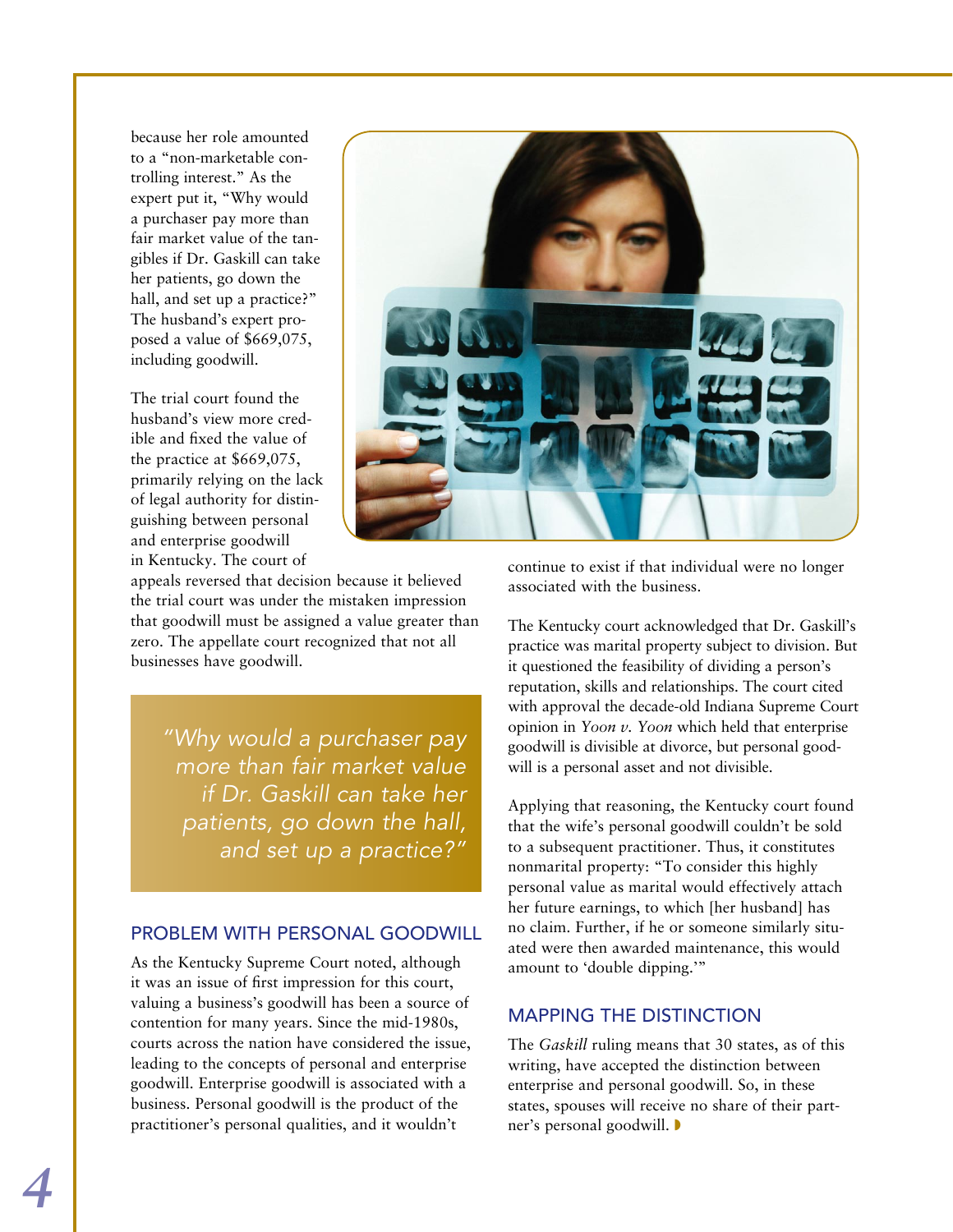### Selecting guideline companies in a volatile market

When valuation professionals appraise a business using the market approach, they rely heavily on data from comparable or "guideline" companies. Selecting appropriate guideline companies is always important in preventing over- or undervaluation. But in times of economic uncertainty and extreme market volatility, selecting the right guideline companies is particularly critical.

### Being selective

Valuators select guideline companies based on the type of business being appraised. Public companies are valued using market multiples from the stock prices of a handful of companies that are similar to the subject company in terms of industry, market and other characteristics. Closely held businesses are also sometimes appraised using the merger and acquisition (M&A) method, which derives pricing multiples from the sales of significant interests in comparable private businesses.

Although these methods can be effective in times of general economic stability, recent events call into question the reliability of guideline company data. When valuing smaller private companies (such as those with \$10 million or less in annual revenues), the effectiveness of guideline companies may vary according to whether the valuator is following the M&A or public company method (using smaller public companies as guidelines).

### Public vs. M&A

The public company method bases its multiplier on data such as price-earnings (P/E) ratios. But in a depressed stock market, the P/E ratios for many public companies are likely to be at historically low levels. The valuator then must make adjustments to the multiplier.

Such an adjustment may not be necessary using guideline companies under the M&A method, because it considers the prices for sales of significant interests in private companies, rather than shares of stocks. Buyers of publicly traded stock often take a relatively short-term view of their investments, but investors in private companies are usually owneroperators with a long-term perspective. So even though the number of private company sales has fallen in the last few years — and less comparable sales transaction data is available — the multipliers for many small companies have remained stable.

### IN THE DETAILS

The details of transactions used as guidelines are critical, though. Acquisitions made despite economic woes may have been made by buyers who attempted to minimize their risk by using an earnout as a larger percentage of the total deal price. In these cases, the reported prices don't reflect the earnout, so a multiplier that relies on a reported price may be artificially low.

Regardless of the guideline method used, the date of the sale of stock or interests in a private business is vital. To truly compare apples to apples, the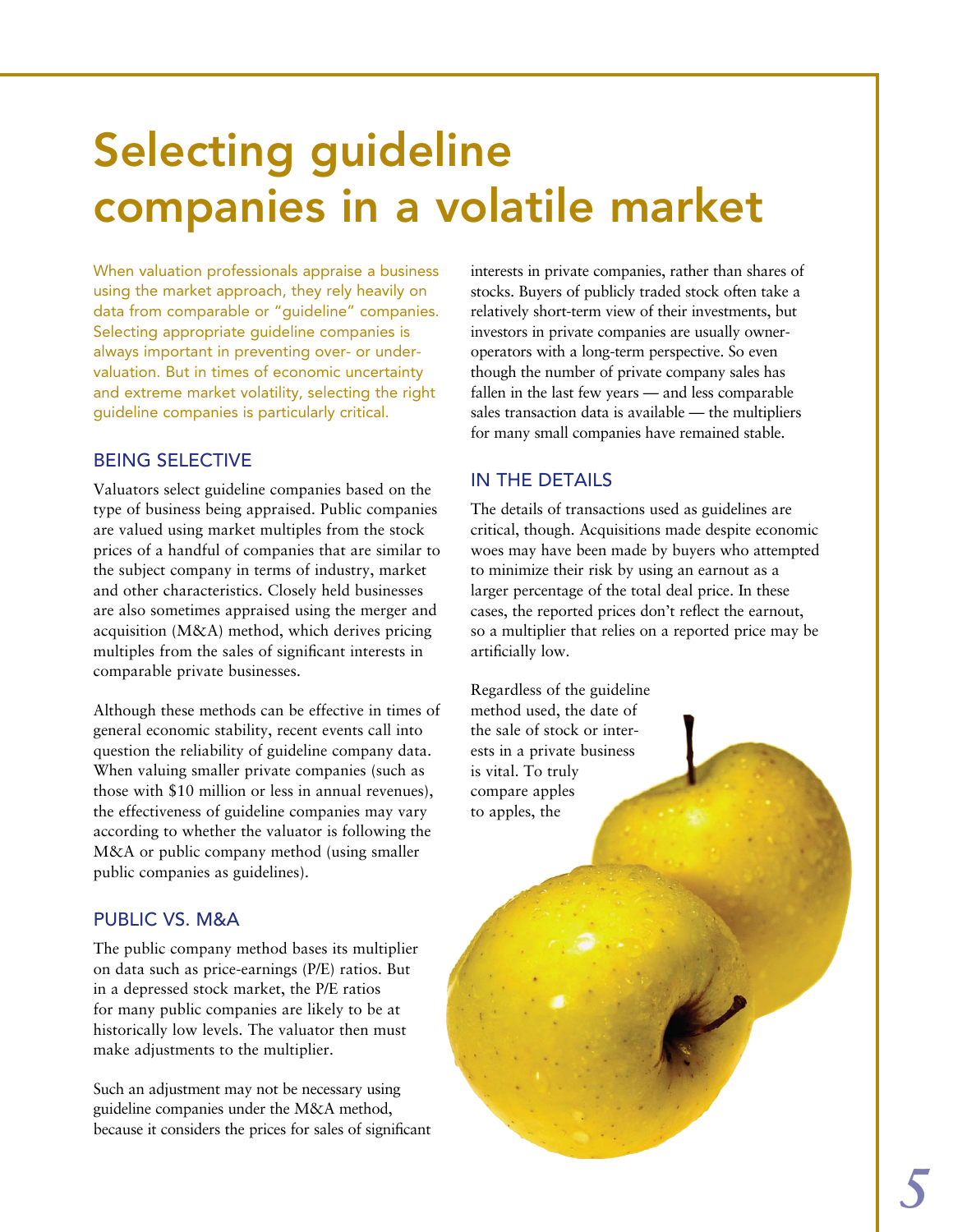stock purchases or sales transactions must have occurred when the economic conditions and M&A activity were similar to those at the valuation date.

### Double-checked results

Experienced valuators typically apply several valuation methods when appraising a business. Assuming guideline company data is solid, the results they get using the asset and income methods shouldn't deviate much from the market method's results. But if there's a significant disparity, the guideline companies will be scrutinized to determine if the timing, location or some other characteristic of the companies was off-base.

### What makes a fraud interview effective?

Even companies with ethical business cultures and tight internal controls can fall victim to occupational fraud. The key to catching and punishing fraud perpetrators is to gather evidence quickly and — even more important — professionally. As you know, this means that owners and managers who suspect an employee shouldn't try to conduct fraud interviews on their own.

Conducting effective fraud interviews requires knowledge about everything from behavioral psychology to criminal law to accounting and

auditing rules. That's why engaging a forensic expert to perform this critical task could mean the difference between recovery of stolen funds and a successful prosecution, and the perpetrator getting away with thousands — even millions — of dollars.

### Step by step

When they interview fraud suspects, forensic experts aim to find the stolen funds and determine whether they can be returned to the company. These experts also can uncover key evidence to help



in a criminal prosecution or a civil suit leading to a judgment against the suspect's assets. Finally, they'll try to obtain a signed confession, though this, of course, is easier said than done.

To gain the best chance of securing a confession, the expert first needs documentary evidence the suspect committed the fraud. So he or she starts by examining company books and records, as well as insurance claim reports, management reports and, if available, police reports. The expert also gets acquainted with the suspect's responsibilities, authority in the company and work history.